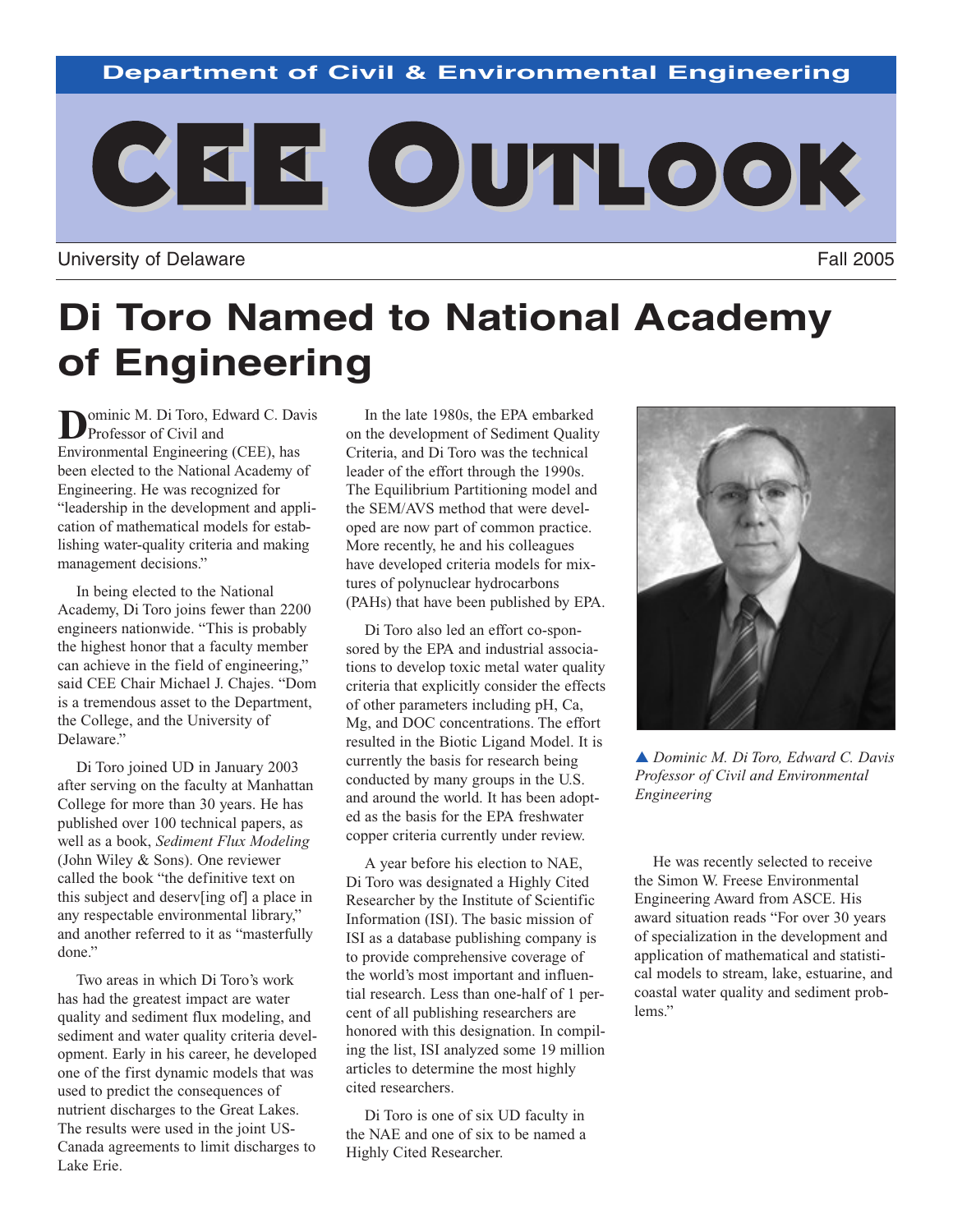



**2**

▲ *Michael J. Chajes*

**O**ur story on E.C. Davis is the perfect introduction to the theme of my message for this issue—the value we place on support from alumni and friends of the Department. Davis, our greatest benefactor to date, graduated from Delaware College a century ago. When he died in 1959, he left the bulk of his estate to the University of Delaware to provide scholarships in civil engineering. Since then, Davis's estate has enabled us to fund not only scholarships but also two named professorships and a number of other initiatives.

The Department has been fortunate to be the recipient of major funding from a number of other benefactors as well, including alumni and interested companies. Gifts provided by alumni Richard and Claire Hangen and the Whiting-Turner Contracting Company have supported establishment of the Intelligent Transportation System (ITS) Laboratory and an undergraduate study room, respectively, while a legacy gift provided by alumnus Donald C. Phillips has funded a named professorship endowment, our bridge engineering lab, and our departmental conference room.

Three other new endowments—the RobertsonSelinkoff, Francis E. Gardiner Jr., and Walter L. and David P. Hernson funds—are all supporting undergraduate scholarships, thereby enabling us to attract and reward high-caliber students in civil and environmental engineering.

Most recently, three of our newly retired faculty— Robert A. (Tony) Dalrymple, Arnold D. Kerr, and the late Ib A. Svendsen—have been honored with the establishment of endowments in their names to support scholarships and provide travel funds for students to attend professional conferences. These endowments are a way for us to recognize distinguished faculty with a lasting tribute and a tangible way for their former students to thank them for their education and mentoring contributions.

But, while these major sources of financial support are critical to our ability to fund students, professorships, and facilities, we benefit from many other types of equally critical contributions from friends and alumni of the Department. These include delivering guest lectures and seminars, teaching classes, sponsoring internships and student awards, providing tours of industrial and government facilities, hiring our graduates, donat-

ing materials and equipment, and serving on our External Advisory Committee and our ABET Constituent Committee.

Perhaps the most unusual contribution we have received within the past few years was the opportunity to destructively test a bridge owned by the Delaware River and Bay Authority. Although DRBA was going to demolish the decommissioned bridge anyway, their employees devoted extra time and labor to working with our faculty and students so that we could add to our knowledge about how bridges fail.

This issue of *CEE Outlook* is filled with stories about the many accomplishments of our faculty, students, and alumni. But it is the support of the larger community in which we operate that enables us to attract and retain top-notch faculty and students. After graduation, those students become alumni who give back to us in many ways. We are grateful for all of your support and invite you to share in our many successes.

Thichael Chajes

Dr. Michael J. Chajes CEE Department Chair

*To make a donation to one of the newly established faculty endowments, send a check made payable to the University of Delaware, with the memo line indicating that the donation is for the Robert A. Dalrymple Endowment, the Arnold D. Kerr Endowment, or the Ib A. Svendsen Endowment. General donations can also be made to the Department of Civil and Engineering. Checks should be mailed to Deirdre Smith, 102H DuPont Hall, University of Delaware, Newark, DE 19716.*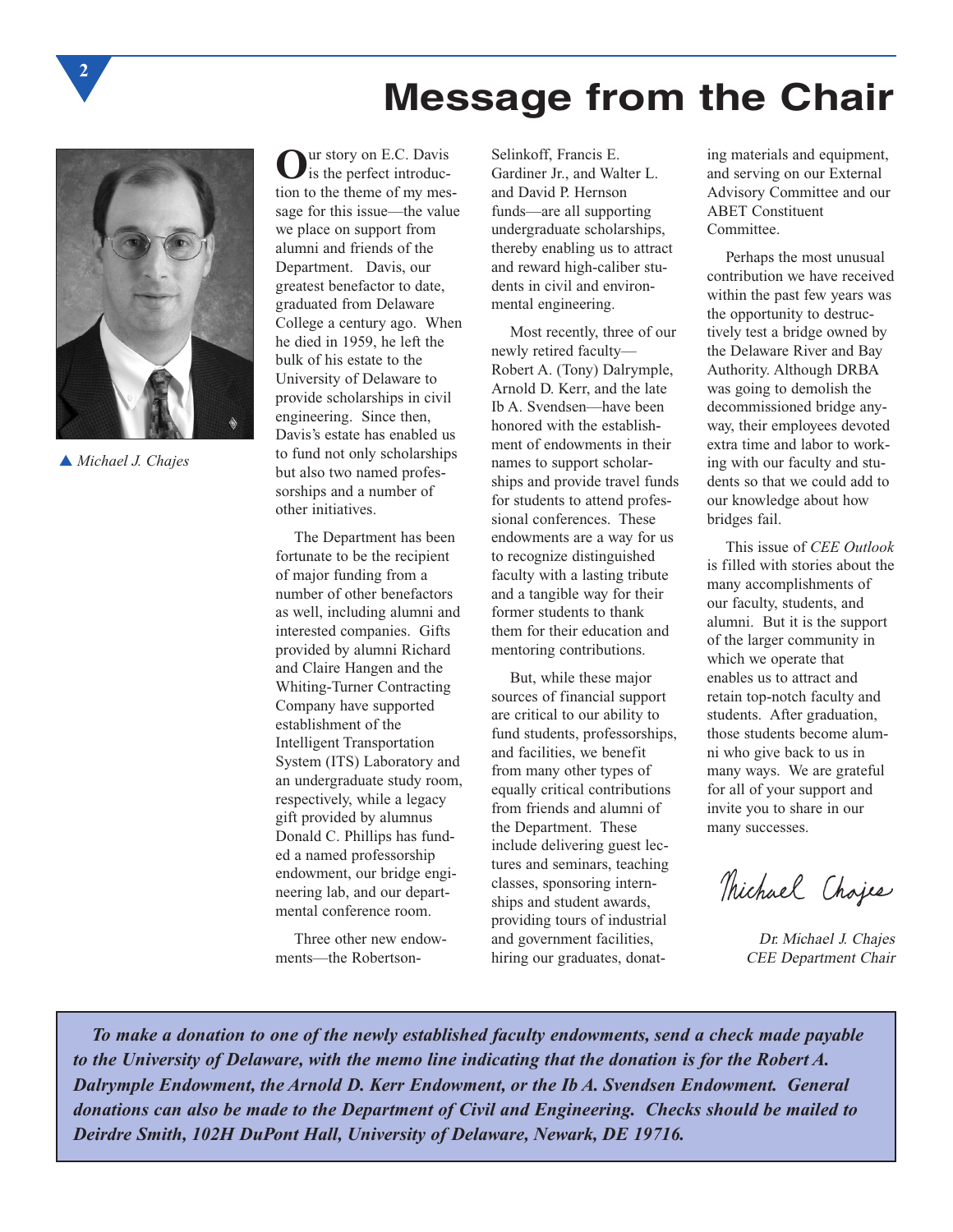# **Ib A. Svendsen**

(1937 - 2004)

**I**b A. Svendsen, 67, Distinguished Professor Emeritus of Ocean Engineering, died December 19, 2004. Ocean Engineering, died December 19, 2004.

A native of Copenhagen, Svendsen earned his master's degree in civil engineering and his doctorate in wave mechanics at Technical University in Denmark in 1960 and 1974, respectively. He completed postgraduate work in fluid mechanics at Colorado State University.

Svendsen held joint appointments in the Department of Civil and Environmental Engineering and the College of Marine Studies until his retirement on Aug. 31, 2004. Upon retirement, he was named Distinguished Professor Emeritus.

"He is credited with making significant contributions to the advancement of coastal engineering," Nobu Kobayashi, director of UD's Center for Applied Coastal Research, said.

He joined the UD faculty in 1987 and served as chairperson of the Department of Civil and Environmental Engineering until 1996, when he was named Distinguished Professor of Ocean Engineering. In 1994, he was a visiting professor at Delft University of Technology.

At a memorial service held for Svendsen on January 26, 2005, Engineering Dean Eric W. Kaler credited the former civil engineering chair with "taking the Department to the next level of academic excellence and national visibility. He recruited many new faculty and transformed the Department into a researchoriented and energetic organization," Kaler said.

Before joining UD, Svendsen was affiliated with the Institute of Hydrodynamics and Hydraulic Engineering at Technical University in Lyngby, Denmark, from 1971-87 and was a visiting associate professor at UD in 1982-83. From 1964-71, he was assistant professor in the Coastal Engineering Laboratory at Technical University in Copenhagen, and he was a research engineer in the Coastal Engineering Laboratory of what is now the Danish Hydraulic Institute.

Svendsen's research interests included the mechanics of nearshore processes, in particular, wave breaking, wave-induced currents, sediment transport and coastal stability. He also studied computational methods for analysis of two- and three-dimensional wave motion in offshore regions and laboratory wave generation.

"He was the first researcher to show the importance of a roller at the steep front of a breaking wave in the prediction of undertow (offshore) currents that cause offshort sediment transport," Kobayashi said. "The roller concept is now widely adopted by other researchers in their nearshore circulation models." According to Kobayashi, Svendsen was also one of a few pioneering researchers who demonstrated the existence of wave-induced 3-dimensional currents in surf zones. His theoretical analysis solved the puzzle of lateral mixing for regular waves, and his work also shed light on the turbulence induced by breaking waves. Svendsen's other research contributions include the development of a comprehensive numerical model, called SHORECIRC, for the prediction of nearshore currents.

> The author of more than 120 papers in scientific journals and refereed conference proceedings, Svendsen also contributed to eight books as a co-author or chapter author. Just a week before his death, he completed work on a book-length manuscript, *Introduction to Nearshore Hydrodynamics*, which he submitted to World Scientific. The book is based on his decades of teaching and research.

During his academic career, Svendsen supervised numerous master's degree students and 16 Ph.D. students, who are now making their own significant contributions to the advancement of coastal engineering. He also taught a wide range of courses in the area of coastal engineering, including port and harbor design, water wave mechanics, offshore design, mathematical methods of structural and ocean engineering, hydrodynamics, and coastal engineering design.

Svendsen served on numerous committees for international scientific conferences and for the Danish

government and was a member of several professional and honor societies.

In 1991, he was elected a member of the Danish Research Academy's International Faculty, and in 1992, he was elected a foreign member of the Danish Center for Applied Mathematics and Mechanics.

In 2005, Svendsen will posthumously be honored with the ASCE International Coastal Engineering Award, which is made annually to an individual who has made a significant contribution to the advancement of coastal engineering in engineering design, teaching, professional leadership, construction, research, and/or planning.

The University is also honoring Svendsen through establishment of the Ib A. Svendsen Endowment, which will be used to support international travel for civil engineering graduate students.

*Editor's Note: Contributions may be made to the Ib A. Svendsen Endowment, c/o Deirdre Smith, 102H DuPont Hall, University of Delaware, Newark, DE 19716. Checks should be made payable to the University of Delaware, with the memo line indicating that the donation is for the Ib A. Svendsen Endowment.* 

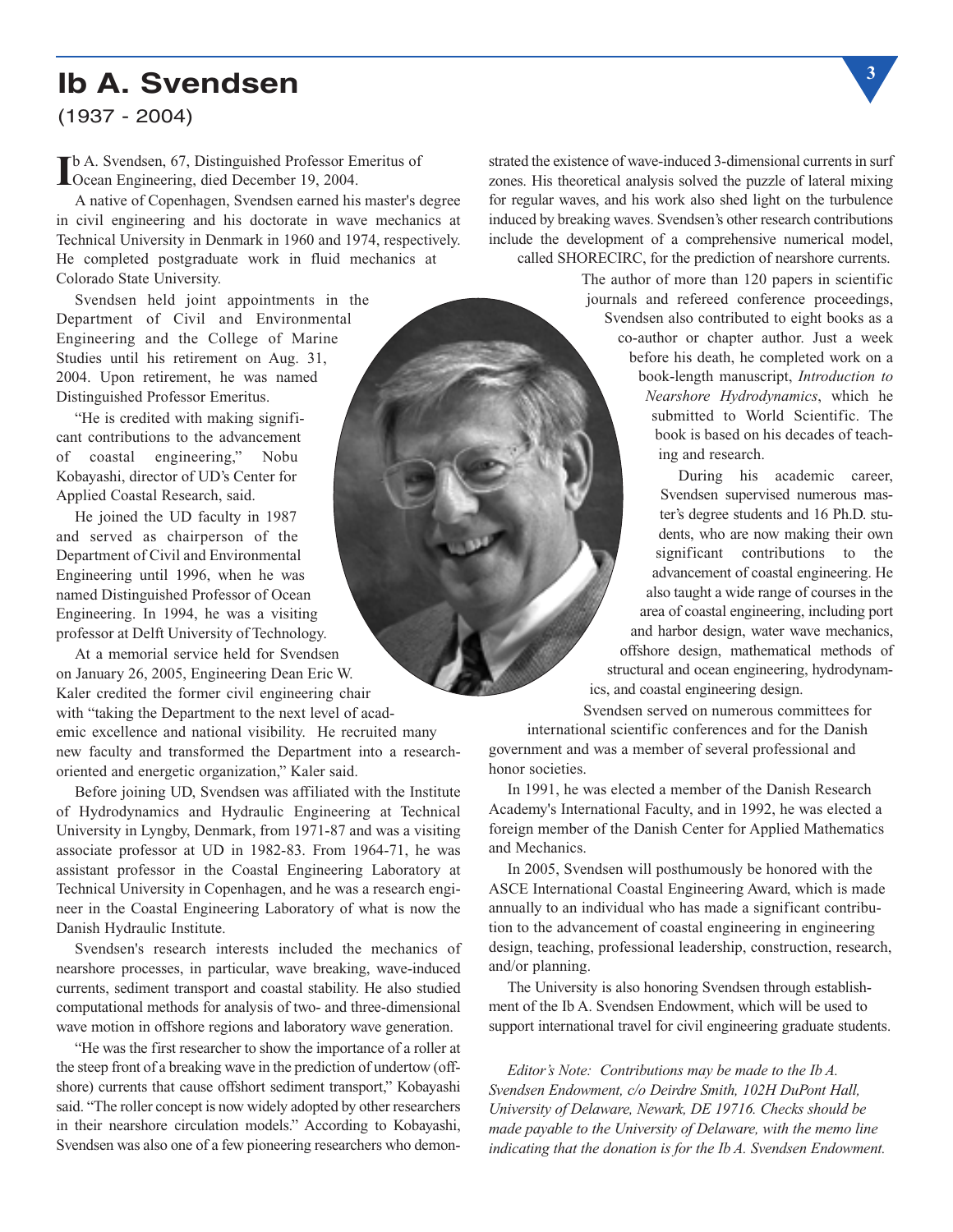

#### **CIVIL & ENVIRONMENTAL ENGINEERING DAVIS AWARD**

Presented to a Senior selected by the Faculty of the Department of Civil & Environmental Engineering on the basis of outstanding scholarly achievement and professional development. The award consists of a certificate and \$200. *Melissa R. Williams*

#### **URS CORPORATION AWARD**

Presented to a Senior in Civil & Environmental Engineering showing professional promise, leadership, and service. The award consists of a certificate and \$150.

*Undine Kipka*

#### **CIVIL & ENVIRONMENTAL ENGINEERING ALUMNI AWARD**

Presented to the Senior student in Civil & Environmental Engineering who has demonstrated outstanding scholarship. The award consists of a certificate and \$100.

#### *Victoria N. Gallagher*

#### **DELAWARE SECTION OF THE AMERI-CAN SOCIETY OF CIVIL ENGINEERS SENIOR AWARD**

Presented to a Senior selected by the Faculty of the Department of Civil & Environmental Engineering on the basis of outstanding scholarly and extracurricular achievement. The award consists of a certificate, \$150, and recognition on the permanent plaque in P.S. DuPont Hall.

#### *Michael J. Zettlemoyer*

#### **DELAWARE SECTION OF THE AMERI-CAN SOCIETY OF CIVIL ENGINEERS JUNIOR AWARD**

Presented to a Junior selected by the Faculty of the Department of Civil & Environmental Engineering on the basis of outstanding scholarship. The award consists of a certificate, \$100, and recognition on the permanent plaque in P.S. DuPont Hall.

#### *Matthew A. Millner*

#### **DUFFIELD ASSOCIATES AWARD**

An award of a certificate and \$200 to a senior Civil & Environmental Engineering major who has shown special promise in Geotechnical Engineering.

#### *Scott A. Berkheimer*

#### **TETRA TECH, INC. SOPHOMORE AWARD**

Presented by Tetra Tech, Inc. to a Sophomore in the Department of Civil & Environmental Engineering in recognition of outstanding scholarship. The award consists of a certificate and \$250.

*John P. Connelly*

#### **VAN DEMARK & LYNCH SOPHOMORE AWARD**

An award of a certificate and \$500 to a Civil & Environmental Engineering sophomore on the basis of scholarship, leadership, and personality.

#### *Timothy J. Strickland*

**CEE Honors Day Awards**

#### **KCI TECHNOLOGIES, INC. AWARD**

An award of \$300 to a Junior or Senior Civil & Environmental Engineering major who has demonstrated outstanding ability and interest in urban planning/civil engineering.

*Nicole E. Reader*

#### **FRANCIS E. GARDINER, JR. SCHOLARSHIP**

Two scholarships of \$1000 awarded to distinguished civil and environmental engineering junior-year students. Selection is on the basis of academic achievement.<br>Ross A. Bickhart

*Ross A. Bickhart Michael D. Rakowski*

#### **WASHINGTON AREA RAILWAY ENGI-NEERS SCHOLARSHIP**

Two scholarships of \$1,500 awarded undergraduate students enrolled at the University of Delaware, who has a demonstrated interest in Railroad Engineering, on the basis of academic merit, and without regard to financial need. Will provide assistance to said student who is enrolled in the Department of Civil & Environmental Engineering in the College of Engineering.

*Casey D. Hanner Ryan C. Burk*

#### **FIRST STATE SECTION OF AMERICAN SOCIETY OF HIGHWAY ENGINEERS SCHOLARSHIP**

A scholarship to a current University of Delaware sophomore, presently enrolled in the Department of Civil & Environmental Engineering, focusing in the area of Transportation Engineering and maintaining a minimum grade point average of 3.0.

*Melissa R. Williams*

#### **BANGALORE T. LAKSHMAN CIVIL & ENVIRONMENTAL ENGINEERING MINORITY SCHOLARSHIP (\$1000)**

A scholarship of \$1000 is awarded to a Civil & Environmental Engineering minority student on the basis of outstanding scholarship; financial need is also a consideration.

*Donato C. Settanni*

#### **MARGARET AND HYLAND P. GEORGE AWARD**

Civil & Environmental Engineering scholarship awarded to a Delaware resident on the basis of academic performance and financial need.

*Frances N. Achtermann*

#### **MALCOLM PIRNIE, INC. OUTSTANDING ENVIRONMENTAL ENGINEERING GRADUATE STUDENT AWARD**

An award of \$250 to an outstanding graduate student in the Environmental Engineering program selected on the basis of academic excellence, participation in University and professional groups and activities, and community involvement.

*Ahjeong Son*

#### **MALCOLM PIRNIE, INC. OUTSTANDING ENVIRONMENTAL ENGINEERING UNDERGRADUATE STUDENT AWARD**

An award of \$250 to an outstanding undergraduate student in the Environmental Engineering program selected on the basis of academic excellence, participation in University and professional groups and activities, and community involvement.

*Bryan J. Maietta*

#### **STATE WATER COORDINATOR'S AWARD**

An award of \$500 to a deserving undergraduate student(s) in civil and environmental engineering, who has demonstrated an interest in water resources engineering.

*Andrew J. Kaufmann Laura A. Robinson*

#### **E.C. DAVIS SCHOLARSHIP AWARD**

This award is offered to outstanding Delaware residents who choose Civil & Environmental Engineering as a major; are at or near the top of their high school graduating class, and have SAT scores in the upper range of the applicant pool.

| Ross A. Bickhart                                | <b>Brian P. Jones</b>       |
|-------------------------------------------------|-----------------------------|
| Francis J. Bonkowski, III Christina A. Lindemer |                             |
| Lindsey N. Breylinger                           | <b>Jason L. McClafferty</b> |
| Kristen M. Cannatelli                           | Dana L. Rathfon             |
| Karen E. Cardinal                               | Laura B. Sewell             |
| <b>Thomas J. Cotter</b>                         | <b>Robert B. Tetrick</b>    |
| Michael P. Falkowski                            | <b>Matthew J. Vincent</b>   |
| Joseph W. C. Faries                             | Jamie C. Wallace            |
| Victoria N. Gallagher                           | Melissa R. Williams         |
| <b>Betsy S. Hicks</b>                           |                             |

#### **WALTER L. AND DAVID P. HERNSON CIVIL ENGINEERING SCHOLARSHIP (\$5,000)**

A scholarship awarded to undergraduate student(s) majoring in civil engineering on the basis of academic merit and financial need.

> *Nicole S. Sharp Christi M. DeSisto Robert J. Natale Dennis J. Helmstetter Jamie J. Orensky*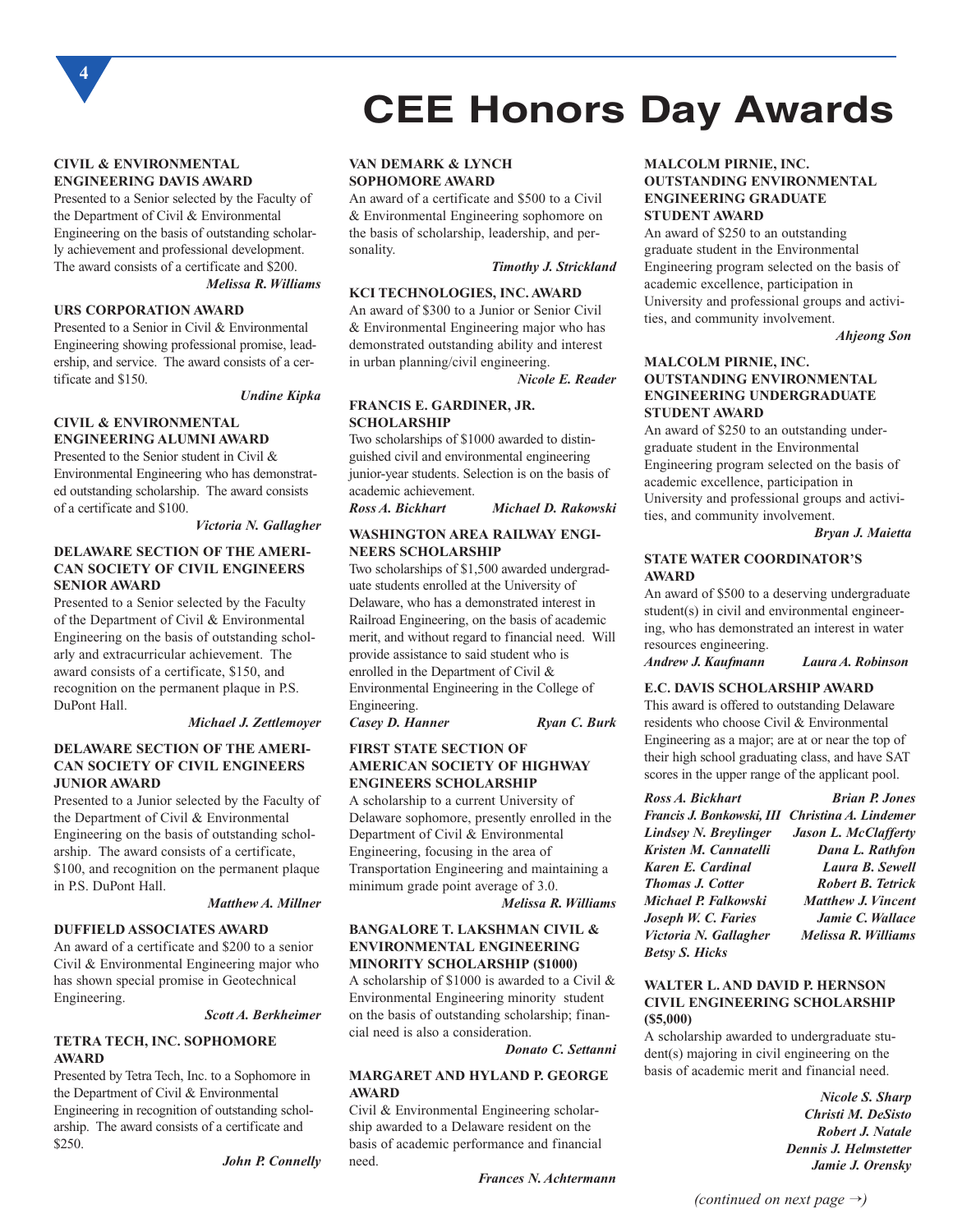#### **ROBERTSON-SELINKOFF SCHOLARSHIP AWARD**

This award is offered to outstanding applicants who choose Civil & Environmental Engineering as a major; are at or near the top of their high school graduating class, and have SAT scores in the upper range of the applicant pool.

| Evan S. Brodsky          | Katie M. Keller               |
|--------------------------|-------------------------------|
| Ryan C. Burk             | <b>Andrew M. Malinak</b>      |
| Michael P. Cimino        | <b>Anthony F. Manzella</b>    |
| John P. Connelly         | <b>Jared P. Marchand</b>      |
| <b>Brent D. Cooper</b>   | <b>Christopher M. Mase</b>    |
| James R. Eriksen         | Kristen A. Mogavero           |
| Michael R. Galvin        | <b>Matthew S. Savage</b>      |
| Dennis M. Giuliano       | <b>Dominik Schneider</b>      |
| Casey D. Hanner          | <b>Nicole S. Sharp</b>        |
| <b>Matthew B. Hayes</b>  | Julie M. Trick                |
| <b>Matthew B. Jaskot</b> | <b>Michael J. Zettlemover</b> |
|                          |                               |

#### **MID-ATLANTIC QAW/DELDOT M&R AWARD**

A monetary award presented to a senior-year student majoring in civil engineering, with a concentration in transportation and preferably an interest in highway materials, construction or design. The award consists of a certificate and \$1,500.

# **CEE Faculty Win ASCE Awards**

Three UD-CEE faculty members have been recognized with awards from the American Society of Civil Engineers (ASCE). Nobu Kobayashi is the recipient of the Moffatt-Nichol Harbor and Coastal Engineering Award *(see story below)*, Dennis Mertz won the Richard R. Torrens Award, and Dom Di Toro was selected to receive the Simon W. Freese Environmental Engineering Award. *(see story, page 1)*

Mertz, Director of CEE's Center for Innovative Bridge Engineering (CIBrE) won the Torrens Award for his "leadership and tireless efforts in advancing ASCE's *Journal of Bridge Engineering*." The Torrens award is conferred on volunteer editors who make outstanding contributions to ASCE's publications program. The founding editor of the *Journal of Bridge Engineering*, Mertz is an internationally recognized expert in Load and Resistance Factor Design (LRFD) theory and modern bridge design practices.

#### **ARNOLD D. KERR AWARD**

An award of \$500 given to a junior civil and environmental engineering student for outstanding achievement in structural engineering and engineering mechanics.

#### **LISTON HOUSTON AWARD**

*Sarah E. Criswell Dennis Helmstetter*

*Jaime C. Lussi Jonathan B. Kapust*

# **Kobayashi Honored by Coastal Research Community**

*Matthew H. Lambro*



▲ *Nobu Kobayashi*

**P**rof. Nobu Kobayashi of CEE's Center for Applied Coastal Research has been appointed Visiting Distinguished Researcher of Japan's Port and Airport Research Institute (PARI). The five-year appointment will enable Kobayashi to advise strategic and research activities in the institute.

In extending the invitation, PARI President Makoto Owada wrote, "You have greatly contributed to the progress of coastal and harbor engineering in the world by achieving distinguished research, supervising many researchers, and coordinating integrated research." PARI will provide Kobayashi with travel expenses and honoraria for guidance and lectures.

Established in 2001, the institute is charged with the efficient and effective implementation of research and technology development for ports, coasts, and airports. The organization encompasses departments for marine environment and engineering, geotechnical and structural engineering, and construction and control systems. A staff of more than 110 people includes 86 researchers.

"Nobu's appointment as Visiting Distinguished Researcher is evidence of the global impact of the work being done here in our coastal center," said Department Chair Michael Chajes, "and

it recognizes his outstanding research accomplishments."

In 2002, Kobayashi was the recipient of the Moffatt-Nichol Harbor and Coastal Engineering Award, which is given annually by the Coasts, Oceans, Ports, and Rivers Institute of the American Society of Civil Engineers. Kobayashi was recognized for "his service to the harbor and coastal engineering profession through his advancement of techniques for analyzing forces and run-up on coastal structures, for his effective professional leadership, and for his dedication to the training of future coastal engineers."

Kobayashi is credited with developing time-dependent numerical models to improve quantitative understanding of the detailed mechanics of wind waves and design capabilities of armor units that protect harbor structures. He has published more than 200 papers and book chapters, both in English and in Japanese.

**5**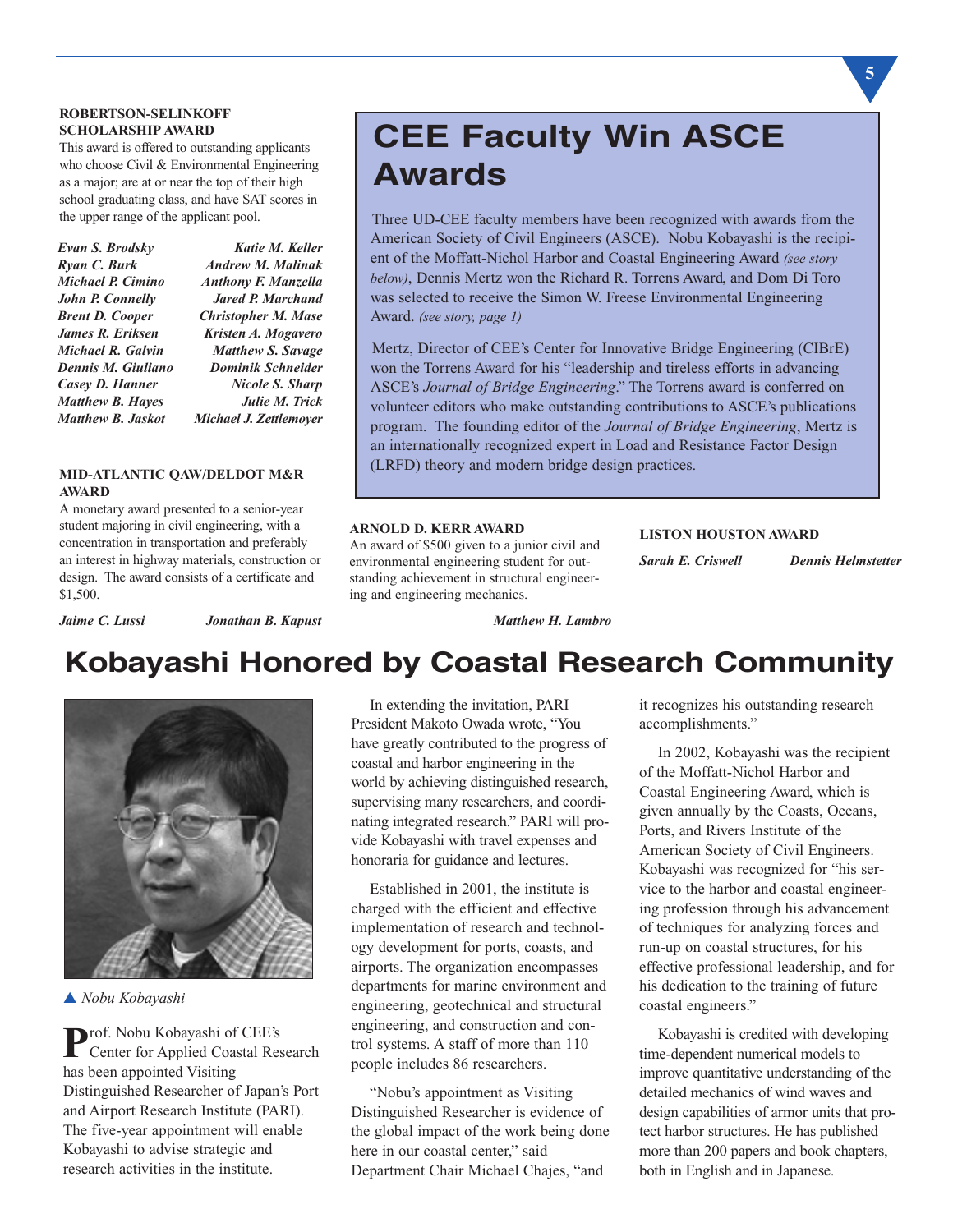

**M**ost civil and environmental engi-<br>neering students have heard of Edward C. Davis, as his name is attached to scholarships and named professorships in the Department. But to most of these students, the name E. C. Davis is just that—a name.

**6**

A century ago, however, Davis was more than just a name. He was a member of the class of 1905 at what was then Delaware College. He was also a baseball player, a football player, and an orator in the "Sussex Club."

Like many of our current students, Davis was born in '84, but that was *1884*. At just 5 ft. 9 in. tall and 175 pounds, Davis played right tackle for the football team and first base for the baseball team. His class totaled 38 students (all men), while the football team comprised 17 players, and the baseball team had 11 and two substitutes. Vintage photos show Davis and his classmates wearing uniforms not only for sports but also to class.

Although information about Davis's own personality is lacking, he was part of a class that was, by its own admission, "unruly" and "noted for causing all noises and disturbances." As a group, they were "a troublesome child to the faculty," but also "good, mentally, morally, and physically."

Originally from Laurel, Delaware, Davis went on to become one of the nation's leading hydraulic engineers and was a principal in Frazier-Davis, a St. Louis-based engineering firm. After selling his interest in the business, he returned to Delaware and lived on the 500-acre Herring Run Farm near Seaford, Del., once the home of Delaware Governor William Henry Harrison Ross. Davis also reportedly owned a great deal of timberland in Sussex County.

Davis died in 1959 at the age of 74 and left the bulk of his estate, valued at some \$600,000—equivalent to \$3.9 million in today's economy—to the University of Delaware to provide scholarships in civil engineering. Upon his death, his family requested that mourners also contribute to the University of Delaware in lieu of flowers.

Two CEE faculty members, James T. Kirby and Dominic M. Di Toro, are currently Edward C. Davis Professors, and a number of CEE students have received scholarships in Davis's name since the fund was established. The Davis funds also support a number of other initiatives in the Department.

"We're very grateful for Davis's generosity to the Department," said Chair Michael J. Chajes. "His legacy has enabled us to attract and retain top students and faculty."

## **Senator Carper Announces Federal Funding**

U.S. Senator Thomas B. Carper held a press conference in<br>the Department of Civil and Environmental Engineering on February 22, 2005, to announce \$425,000 in federal funds to the Center for the Study of Metals in the Environment (CSME). Since 2001, over \$3 million has been appropriated to CSME by the federal government, and this new funding will continue the support of ongoing programs.

Joining the Senator for the announcement were University President David P. Roselle, Dean Eric W. Kaler, Center Director Herbert E. Allen, and CEE Department Chair Michael J. Chajes.

"We're very grateful for the continued support of the federal government for our multidisciplinary, collaborative research programs," says Allen. "Our work is enabling government, industry, and the research community to work together on developing standards for sound science in this critical environmental area."

According to Chajes, CSME, along with the Department's three other research centers—one each in transportation, coastal engineering, and bridge engineering—is "working hard to develop engineering solutions for important societal problems." The coastal center is developing models to better predict the behavior of tsunamis, the bridge center is investigating

technologies for more durable bridges, and the transportation center is looking at ways to utilize fuel cell buses to reduce harmful emissions.

And, with this continued federal funding and other sources of support, CSME is leading the effort to develop a better understanding of the behavior of, and the risks posed by, metals in the environment.

Carper's announcement was followed by a tour of Professor Allen's laboratories in DuPont Hall.

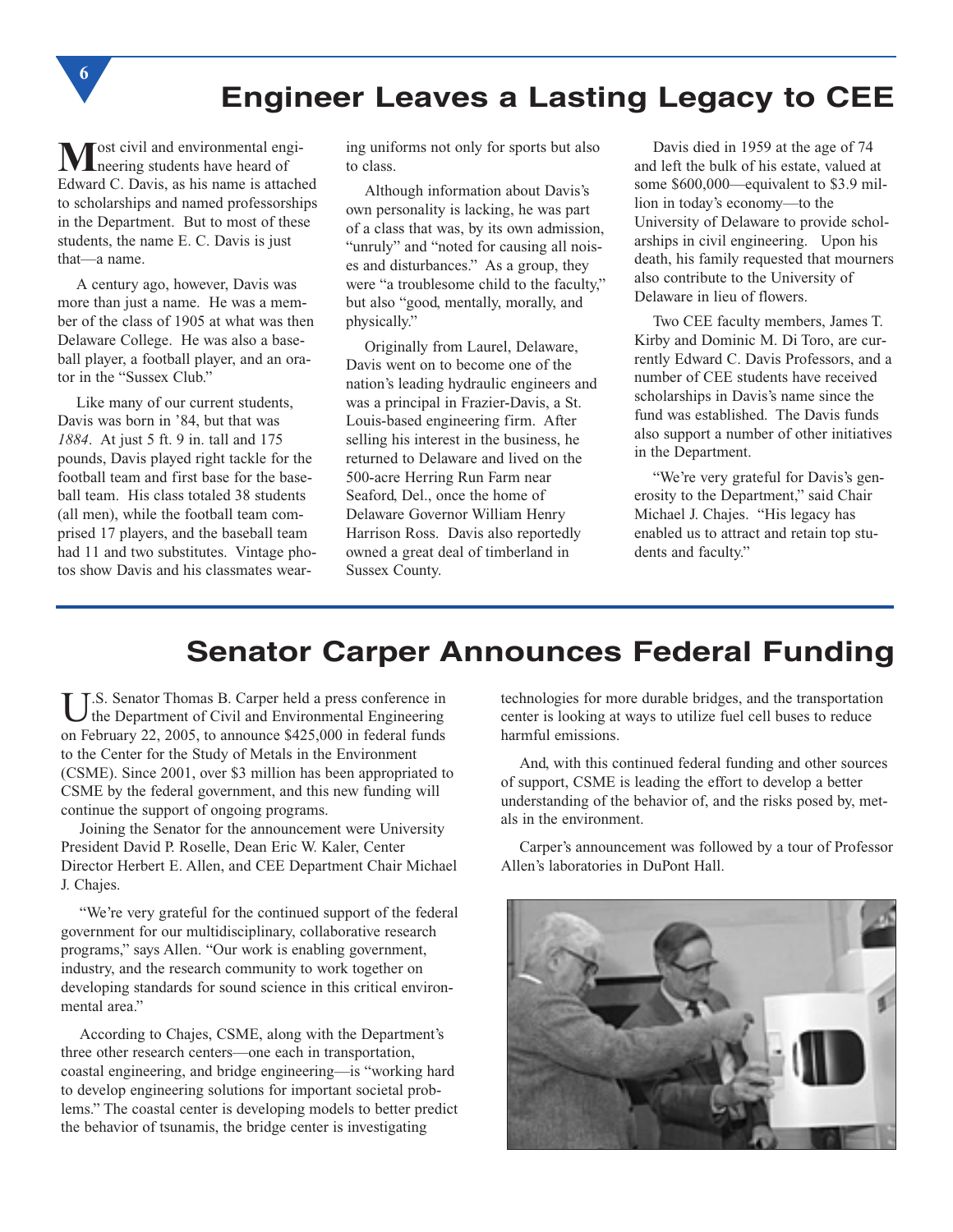# **CEE Alumnus Honored for Outstanding Achievement**

**C**arolann D. Wicks '82, '90M, chief engineer/director, Delaware Department of Transportation (DelDOT), was one of seven alumni to receive the Presidential Citation for Outstanding Achievement during a ceremony that ushered in Homecoming Weekend on Friday, October 1, 2004, in Bayard Sharp Hall.

UD President David P. Roselle and Robert Davis, vice president for development and alumni relations, presented the awards to the UD graduates of the last 20 years who "exhibit great promise in their professional and public service activities."

In 2002, Wicks became the first female chief engineer/director for DelDOT. Managing a budget of almost one-quarter of a billion dollars, Wicks oversees a state transportation department that is atypical in that it has responsibility for almost all of the roads in the state. During her 19 years with DelDOT, Wicks has been in charge of some of the state's most complex and challenging transportation projects.

"There were many unexpected correlations between my experiences working for government and the courses I took for my master's," Wicks said. "Although I knew a master's in public administration would in general complement my engineering education, I was pleasantly surprised at the degree to which it did. The courses were intellectually stimulating because I could easily correlate the subject matter to realworld situations or examples at DelDOT. The courses were therefore very relevant, enjoyable and provided me knowledge that I could apply to my career goals for years to come."



▲ *Carolann D. Wicks*

**7**

# **Contributions Support Department Mission**

#### *Individuals*

Mr. & Mrs. Stephen E. Adler Dr. & Mrs. Herbert E. Allen Ms. Dawn J. Barton Mr. & Mrs. Randolph Barton, Jr. Mr. Zdenek P. Bazant Mr. Jonathan B. Bauer Mr. & Mrs. Steven K. Brauer Ms. Diane M. Barone Dr. Baidurya Bhattacharya Mr. & Mrs. Jeffrey M. Bross Dr. & Mrs. Michael J. Chajes Mr. Joseph G. Charma Ms. Fen-Hwa Chen Dr. Kevin R. Collins Dr. Wendy L. Carey Dr. Maxine R. Colm Mr. & Mrs. Thomas G. Crescenzo Dr. & Mrs. Leo F. Conway Mr. Peter C. Dadamo Dr. Robert A. Dalrymple Mr. & Mrs. Arthur B. Davis Mr. John A. Davis Mr. & Mrs. Frank L. DeLuca Mrs. Linda C. Flamer Ms. Susan J. Foster Mr. & Mrs. Gerald G. Friedel Mr. & Mrs. Francis E. Gardiner, Jr. Mr. Robert J. Gibson Dr. & Mrs. Kevin A. Haas Mr. & Mrs. Richard E. Hangen Mr. & Mrs. Raymond M. Harbeson, Jr. Mrs. Donna L. Hegge

Mr. Kaveh G. Hosseinzadeh Dr. & Mrs. Sheldon E. Isakoff Dr. Ivar Jonsson Mr. Peter E. Jurmala Dr. & Mrs. Arnold D. Kerr Dr. & Mrs. A. D. Kirwan Mr. John D. Kissane Mr. Louis E. Kovach Mr. Bangalore T. Lakshman Mr. Mark P. Lauriello Mr. & Mrs. David M. Lee Mr. John J. Lesko, Jr. Mr. John Louie Mrs. Lori M. Martz Dr. David F. McGinnis, Jr. Mr. & Mrs. Michael M. Meloy Mr. & Mrs. Wesley G. Morrison, Jr. Mrs. Heather R. Murphy Dr. & Mrs. Richard B. Murray Dr. Farrokh Neghabat Mr. & Mrs. Terry F. Neimeyer Dr. & Mrs. Robert L. Nicholls Ms. Luann O'Connor Mr. & Mrs. Charles M. O'Donnell III Mr. & Mrs. Daniel E. Oman Mr. Michael W. O'Hara Mr. Michael T. Poff Mr. & Mrs. Glenn B. Pusey II Ms. Jacqueline A. Richter-Menge Mrs. Colleen M. Richwall Mr. Daniel W. Rothman Mr. & Mrs. Robert W. Sample Mr. & Mrs. Gene H. Schaller

Mr. & Mrs. Donato M. Settanni Mr. Brian L. Silverman Dr. Fengyan Shi Mr. Kenneth M. Sisitka Mr. Timothy G. Smith & Deirdre (Stafford) Smith Mr. Oliver P. Snowden III Dr. Robert M. Stark Dr. Ivar Stakgold Mr. Charles T. Steckel, Jr. Mr. & Mrs. Donald E. Stump, Jr. Professor W. David Teter Mr. David A. Tweedie Mr. & Mrs. Alexander W. von Koch Mr. Theodore F. Waugh Mr. & Mrs. Mark P. Werrell Mr. Dean C. Westman The Reverend & Mrs. Calhoun W. Wick

#### *Organizations*

Alliant Energy Foundation American Society of Civil Engineers Duffield Associates E. I. du Pont de Nemours & Company, Inc. KCI Technologies, Inc. Malcolm Pirnie Rockland Builders, Inc. Tetra Tech, Inc. University of Delaware Alumni Association URS Corporation Vandemark & Lynch, Inc. Washington Area Railway Engineering Society